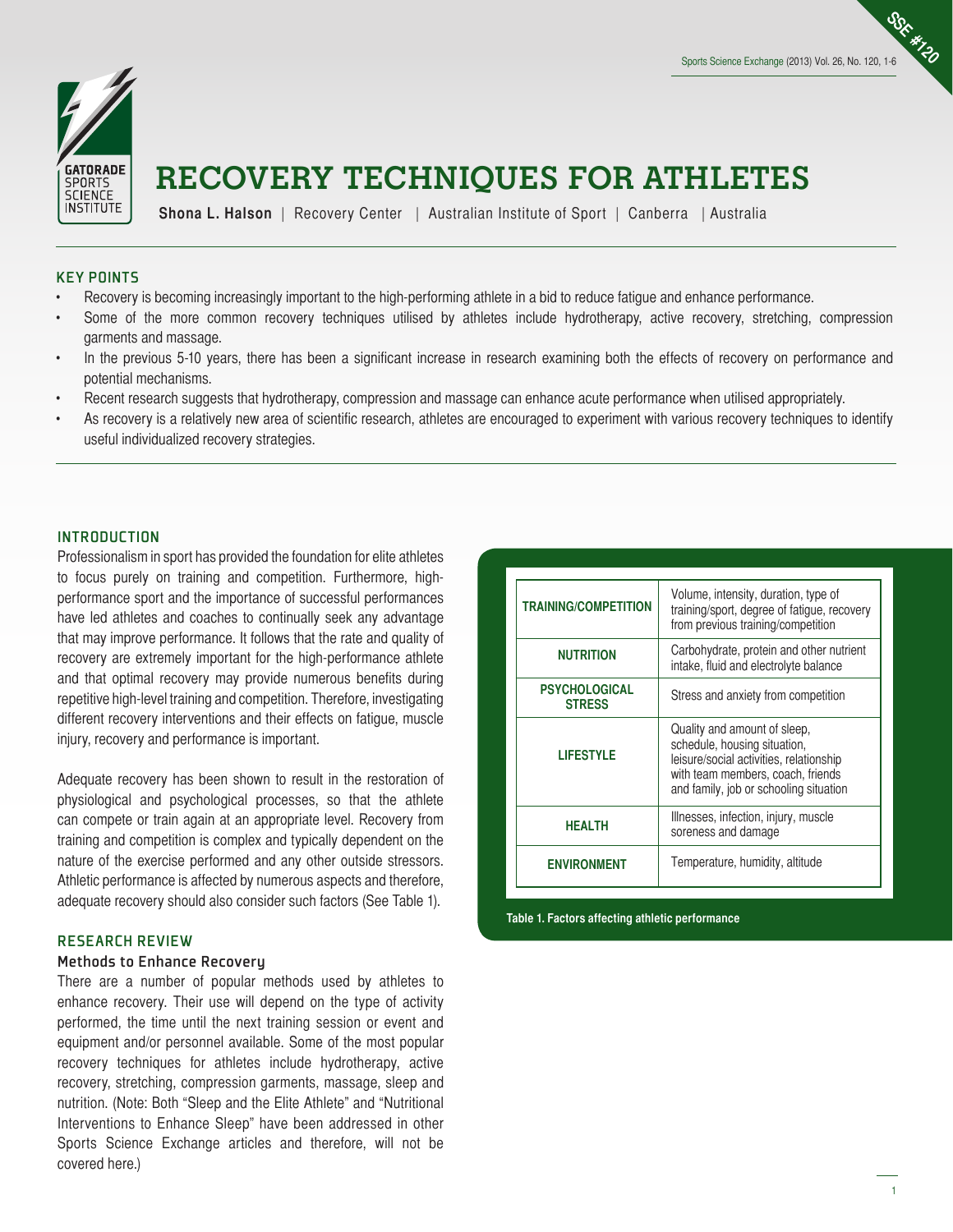# Hydrotherapy

Although hydrotherapy is incorporated widely into post-exercise recovery regimes, information regarding these interventions is largely anecdotal. The human body responds to water immersion with changes in the heart, peripheral resistance and blood flow, as well as alterations in skin, core and muscle temperature (Wilcock et al., 2006). The changes in blood flow and temperature may have an effect on inflammation, immune function, muscle soreness and perception of fatigue.

## Endurance Exercise

Various forms of water immersion recovery techniques are becoming increasingly popular with elite athletes. While athletes have been using hydrotherapy for a number of years, research into the potential recovery effects of water immersion, recovery and performance are now appearing. The most common forms of water immersion are cold water immersion (CWI), hot water immersion (HWI) and contrast water therapy (CWT), where the athlete alternates between hot and cold water immersion.

Coffey et al. (2004) investigated the effects of three recovery interventions (active, low-intensity exercise; passive, seated rest; and CWT) on repeated treadmill running performance separated by 4 h. Contrast water therapy was associated with a perception of improved recovery. However, performance during the highintensity treadmill running task returned to baseline levels 4 h after the initial exercise task regardless of the recovery intervention performed. Hamlin (2007) also found CWT to have no beneficial effect on performance during repeated sprinting. Twenty rugby players performed two repeated sprint tests separated by 1 h and completed either CWT or active recovery between trials. An active recovery generally consists of aerobic exercise that can be performed using different modes such as cycling, jogging, aqua jogging or swimming. Active recovery is often thought to be better for recovery than passive recovery due to enhanced blood flow to the exercised area and clearance of lactate and other metabolic waste products via increased oxygen delivery and oxidation.

Even though substantial decreases in blood lactate concentration and heart rate were observed following CWT when compared to active recovery, performance in the second exercise bout was decreased compared with the first exercise bout regardless of the intervention.

In a study investigating the dose-response effect of CWT, the authors reported substantially improved cycling time trial and sprint performance following 6 min of CWT (hot water: 38.4°C; cold water: 14.6°C; 1 min rotations) when compared to control (passive rest) (Versey et al., 2011a). The time between cycling bouts was 2 h and the duration of each cycling bout was 75 min. However, there was no improvement in repeat performance with 18 min of CWT, indicating that a dose-response relationship does not exist under these conditions. Twelve minutes of CWI also improved sprint total work and peak power. The same research group repeated the above study with trained runners using identical water immersion times and temperatures and the same time between exercise bouts (2 h) (Versey et al., 2011b). However, in this instance, the first bout consisted of a 3,000 m time trial and 8 x 400 m intervals. The second bout of exercise was a 3,000 m time trial. The results of this study again demonstrated that CWT for 6 min improved performance, whereas 12 and 18 min did not, indicating the lack of a dose-response relationship between running performance and CWT. Importantly, this study was performed outdoors at an environmental temperature of 14.9°C and the increased duration of cold water exposure may have reduced the potential benefits of longer water immersion durations.

The effectiveness of CWI and CWT on recovery from simulated team sport performance (running) was assessed across a 48 h period (Ingram et al., 2009). Each subject completed three testing trials lasting 3 d with CWI, CWT or passive recovery completed immediately after the initial exercise bout and again at 24 h after exercise. Performance (time taken to complete 10 x 20 m sprints and leg extension/flexion isometric force) was assessed before exercise and 48 h after exercise. Cold water immersion (2 x 5 min in 10°C) was significantly better than both CWT (2 min cold in 10°C, 2 min in 40°C x 3) and passive recovery in reducing ratings of muscle soreness, and reducing decrements in isometric leg extension, flexion force and sprint performance from baseline value. Contrast water therapy also improved muscle soreness at 24 h when compared with passive recovery.

The effects of three hydrotherapy interventions on next day performance recovery following strenuous training was investigated on 12 male cyclists, who completed four experimental trials differing only in recovery intervention: CWI, HWI, CWT or passive recovery (Vaile et al., 2008b). Each trial consisted of five consecutive exercise days (105 min duration, including 66 maximal effort sprints) followed by recovery on each day. After completing each exercise session, participants performed one of the four recovery interventions in a randomised crossover design. Sprint (0.1–2.2%) and time trial (0.0– 1.7%) performance were enhanced across the 5 d trial following both CWI and CWT when compared to HWI and passive recovery (Vaile et al., 2008b).

Vaile et al. (2008a) also examined different water immersion temperatures (15 min of intermittent immersion in 10° C, 15° C, 20° C, continuous immersion in 20° C water, and active recovery). Two 30 min cycling bouts performed in the heat were separated by 60 min, with one of the five recovery strategies performed immediately after the first exercise bout. Each trial was separated by seven days. All water immersion protocols significantly improved subsequent cycling performance when compared to active recovery.

From the above information, it appears that hydrotherapy may be beneficial for endurance-trained athletes, particularly those performing high-intensity efforts. Specifically, CWI and CWT appear more beneficial than HWI for recovery from endurance exercise.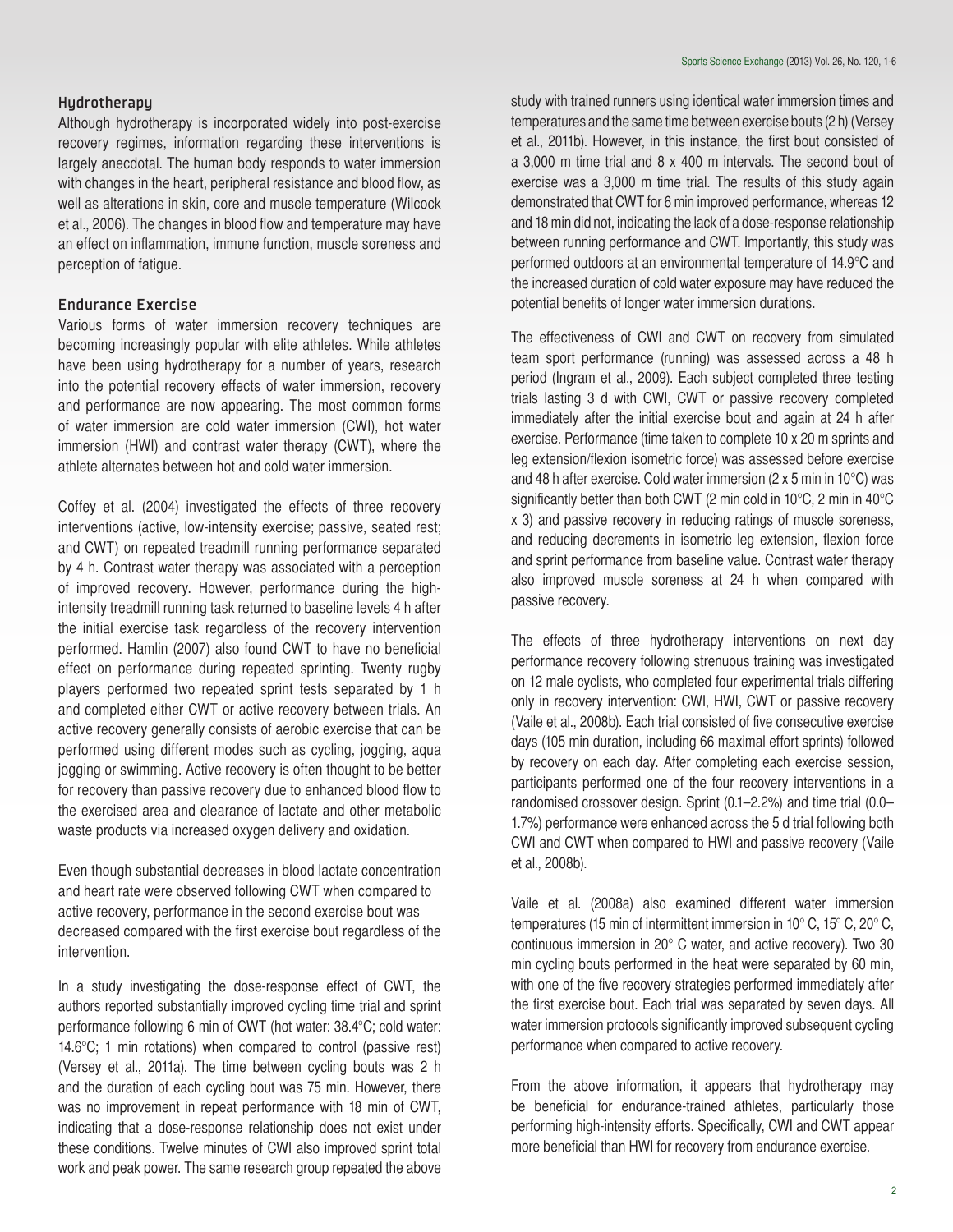## Team Sports

Rowsell et al. (2009) conducted a study in high-performance junior soccer players, with four matches played over 4 d and recovery completed after each match. No effect of cold water immersion was observed when compared to thermoneutral water immersion (control condition) on indicators of soccer performance. However, the perception of fatigue and muscle soreness was lower in the cold water immersion group.

In rugby players, researchers have reported that CWT had no beneficial effect on performance during repeated sprinting (Hamlin, 2007). Twenty participants performed two repeated sprint tests separated by 1 h. They completed either CWT or active recovery between trials. While substantial decreases in blood lactate concentration and heart rate were observed following CWT compared to the first exercise bout, performance in the second exercise bout was decreased similarly regardless of the intervention (Hamlin, 2007).

When examining the effect of various recovery strategies (passive, active, CWI, CWT), King and Duffield (2009) reported no significant effects of any of the strategies on performance during a simulated netball circuit (vertical jump, 20-m sprint, 10-m sprint and total circuit time). However, effect sizes showed trends for a smaller decline in sprint performance and vertical jumps with both CWT and CWI. The time frame between testing sessions was 24 h, suggesting that complete recovery may have occurred prior to repeat testing. It is possible that the water immersion protocols were not substantial enough to have an effect, with immersion to the iliac crest only and showers used for the hot water exposure in the CWT. This finding may suggest that muscle temperature is a key factor when considering the timing of recovery strategies.

The effectiveness of three recovery strategies (carbohydrate intake and stretching, CWI and full leg compression garments) was examined before and after a 3 d basketball tournament in state-level athletes (Montgomery et al., 2008). Recovery was performed each day and the athletes played one full 48 min game per day. Sprint, vertical jump, line-drill performance and agility performance and 20 m acceleration decreased across the 3 d tournament, indicating accumulated fatigue. CWI was substantially better than other strategies in maintaining 20 m acceleration. CWI and compression showed similar benefits in maintaining line-drill performance when compared to carbohydrate and stretching.

It should be noted that in well-controlled laboratory studies that have examined the effects of recovery on performance, positive effects of various forms of hydrotherapy have been demonstrated (as mentioned previously in the Endurance Exercise section). However, limited studies utilising team sports scenarios combined with large differences in methodology have resulted in less clear findings in team sport athletes when compared to previous laboratory research. For thorough reviews of CWT and CWI, please see these recent review articles (Halson, 2011; Leeder et al., 2012; Versey et al., 2013).

#### Active Recovery

It is not clear whether there are benefits of an active recovery between training sessions or following competition in various sports. No detrimental effects on performance have been reported following an active recovery (when compared to a passive recovery) between training sessions, along with a small amount of literature reporting enhanced performance. Many researchers, however, use the removal of lactate as their primary indicator of recovery and this may not be a valid indicator of enhanced recovery and the ability to repeat performance at a previous level (Bond et al., 1991).

A recent study investigated the effects of a swim recovery session on subsequent running performance and reported an increase in performance when compared to passive recovery (Lum et al., 2010). Well-trained triathletes completed a high-intensity running session followed 10 h later by either a swim session (20 x 100 m at 90% of 1 km time trial speed) or passive recovery. Twenty-four hours following the initial running session, a time to fatigue run test was performed. The swim trial resulted in subjects running for 830 + 98 s, compared to the passive trial in which subjects ran for  $728 + 183$  s. This improvement may have been due to the hydrostatic benefits of water (thought to increase venous return and blood flow) and/or the active recovery per se.

The influence of the intensity of active recovery on the clearance of blood lactate has also been investigated (Menzies et al., 2010). Different running intensities during active recovery were compared to passive recovery and it was reported that lactate was lower following higher intensities (60-100% of lactate threshold) than lower intensities (0-40% of lactate threshold). Maximum lactate clearance occurred during active recovery at intensities close to lactate threshold. It should be noted that maximal lactate concentrations were low (3.9 mM) in this study and subjects were only moderately trained. Carter et al. (2002) investigated the effects of mode of exercise recovery on thermoregulatory and cardiovascular responses, with the data suggesting that mild active recovery may play an important role for post-exertional heat dissipation. However, the mechanism(s) behind these altered responses during active recovery is unknown.

The role of active recovery in reducing lactate concentrations after exercise may be an important factor for athletes, although the research in this area is incomplete. This is anecdotally reported to be one of the most common forms of recovery and utilised by the majority of athletes for these reasons.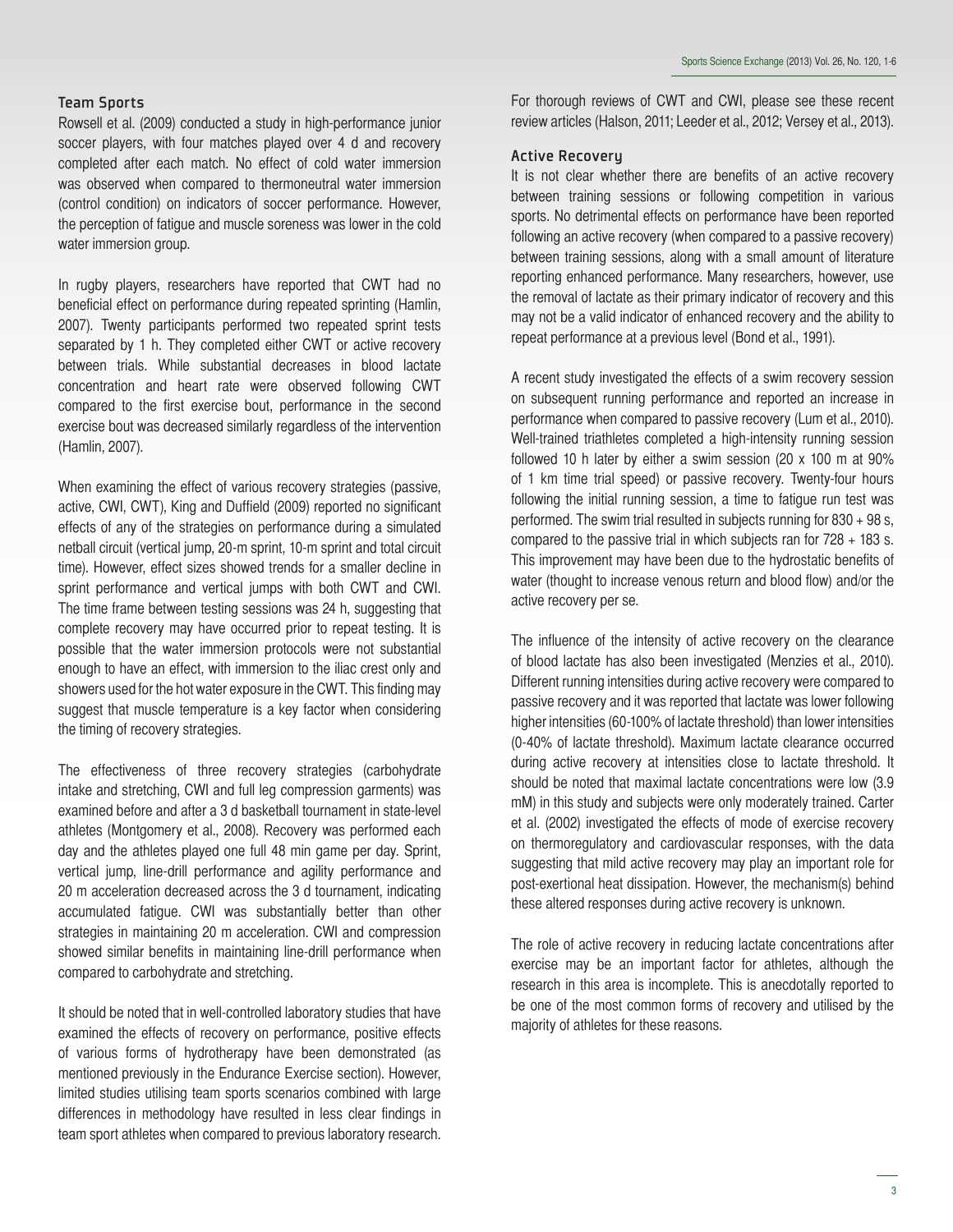Although stretching is anecdotally one of the most used recovery strategies, the literature examining the effects of stretching as a recovery method is sparse. In team sport athletes, Kinugasa and Kilding, (2009) assessed the effects of 7 min of static stretching following a football game. Stretching was not as effective as CWT or a combined recovery (CWT and active recovery) for improving the subject's perceived recovery. Similarly, Montgomery et al. (2008) reported that a combined recovery strategy (stretching and carbohydrate intake) performed immediately after three basketball games over 3 d was not as effective as CWI for restoring physical performance (20 m sprint, basketball specific running drill, sit and reach test).

In contrast, Dawson and colleagues (2005) reported that stretching following an Australian football match significantly improved power output during a 6 s cycle sprint 15 h after the match, compared to a control. Additionally, Miladi and colleagues (2011) reported that dynamic stretching was significantly superior to active or passive recovery for maintaining a second bout of cycling to exhaustion. Finally, following a muscle damaging protocol, stretching was found to improve range of motion and reduce muscle soreness compared to a control (Kokkinidis et al., 1998).

As can be concluded from the above findings, there have been mixed reports regarding the benefit of stretching as a recovery strategy. However, two separate reviews of recovery methods concluded that there was no benefit for stretching as a recovery modality (Barnett, 2006; Vaile et al., 2010). It is important to note that to date, there have not been any detrimental effects on performance associated with post-exercise stretching.

# Compression Garments

Many recovery strategies for elite athletes are based on medical equipment or therapies used in patient populations. Compression clothing is one of these strategies that has been traditionally used to treat various lymphatic and circulatory conditions. Compression garments are thought to improve venous return through application of graduated compression to the limbs from proximal to distal (Bochmann et al., 2005). The external pressure created may reduce the intramuscular space available for swelling and promote stable alignment of muscle fibres, attenuating the inflammatory response and reducing muscle soreness (Kraemer et al., 2001).

Recreational runners wearing compression garments have been examined during and after intermittent and continuous running (Ali et al., 2007). The authors found that there was a reduction in delayed onset muscle soreness 24 h after wearing compression garments during a continuous exercise task (10 km). While not statistically significant, there was a trend for participants in the compression trial to perform the 10 km in a faster time than when not wearing the compression garments. Subjects wore commercially available graduated compression stockings, with the compression highest

at the ankle (18-22 mmHg) and reduced by 70% to the top of the stocking, which ended below the knee. Recently, a reduction in the perception of muscle soreness after wearing compression garments during sprinting and bounding exercise and for 24 h after exercise was reported (Duffield et al, 2010). While perceptions of soreness were reduced, there was no change in sprint performance while wearing the garments.

While there is currently minimal research into compression garments and recovery for endurance athletes, the small amount of data suggests that there may be some small benefits and there is no indication that they impede the recovery process (Hill et al., 2013).

# Massage

Massage is a widely used recovery strategy among athletes. However, apart from perceived benefits of massage on muscle soreness, few reports have demonstrated positive effects on repeated exercise performance. Furthermore, increased blood flow is one of the main mechanisms proposed to improve recovery (thus improving clearance of metabolic waste products). However, many studies reported no increase in blood flow or lactate removal during massage (Monedero & Donne, 2000, Tiidus & Shoemaker, 1995). Indeed, in a recent study, Wiltshire and colleagues (2010) reported that massage actually impaired blood flow and lactate removal.

Lane and Wenger (2004) reported that massage was superior to passive recovery in maintaining cycle performance separated by 24 h. However, active recovery and cold water immersion provided greater (non-significant) benefits compared to massage. Monedero and Donne (2000) reported that massage was no more effective than passive recovery performed between two simulated 5 km cycle time trials separated by 20 min. However, a combined recovery consisting of active cycling and massage was significantly superior at maintaining performance than active cycling or massage in isolation, or passive recovery. In contrast, in high-intensity cycle sprints (8 x 5 sec sprints repeated twice), Ogai and colleagues (2008) reported that when massage was performed between the two bouts, total power output of the second bout was enhanced compared to the control. It should be noted that no other recovery strategies were performed, and as such, it is difficult to make recommendations for massage over other forms of recovery.

Several reviews of the effects of massage have concluded that while massage is beneficial in improving psychological aspects of recovery, most evidence does not support massage as a modality to improve recovery of functional performance (Barnett, 2006; Weerapong et al., 2005). However, as massage may have potential benefits for injury prevention and management; massage should still be incorporated in an athlete's training program for reasons other than recovery.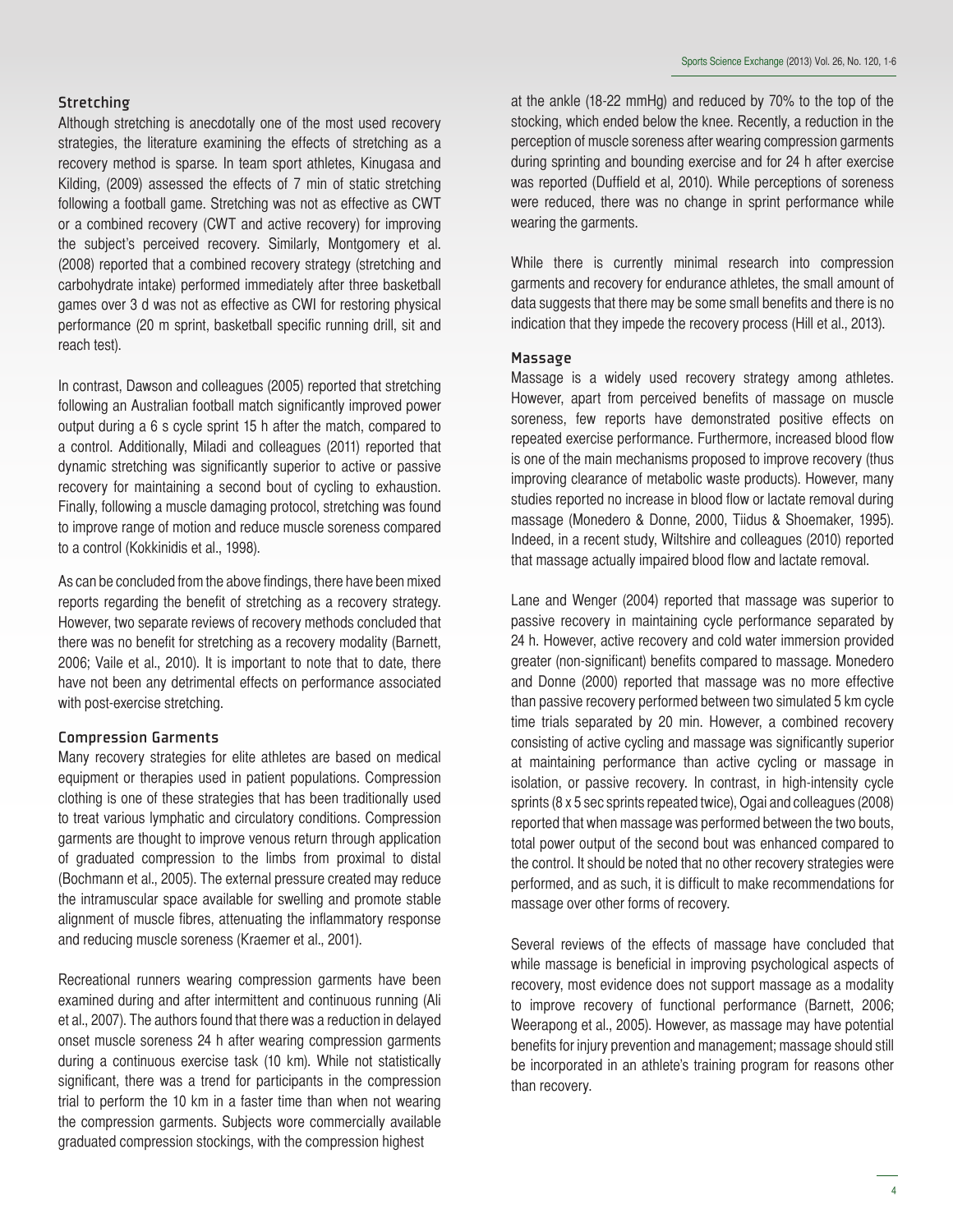## Practical Applications

While there are not a large number of scientific studies investigating recovery strategies in athletes, current evidence as well as anecdotal evidence from athletes suggests that completing appropriate recovery can aid in enhancing performance. At present, the following general recommendations can be made (Halson, 2011):

- Consideration should be given to the amount of time until the next training session or competition. Is a recovery procedure necessary? What can be practically performed in the time frame? What strategies have scientific evidence to support their use in the given time?
- Use appropriate temperatures and duration for water immersion. Research has found positive effects of water immersion at temperatures of 10–15°C for cold water and 38–40°C for hot water.
- Cold water immersion or contrast water therapy for a duration of 14–15 min has been shown to improve performance in selected studies.
- The ratio of hot-cold water immersion during contrast-water therapy should be 1:1. Research that has reported positive performance effects used seven rotations of 1 min hot and 1 min cold.
- Compression garments and active recovery may be beneficial for recovery in endurance-trained athletes. While the positive evidence is minimal at present, there does not appear to be harmful effects relating to their use, and anecdotal evidence for their support is high. Further well-controlled research is needed.

#### **Summary**

As recovery research is a relatively new area for scientists, many of the current recommendations are general guidelines only. It is important that athletes experiment with a variety of strategies and approaches to identify the recovery options that work best for each individual. However, it is known that optimal recovery from training and competition may provide numerous benefits for athlete performance. Recovery strategies such as hydrotherapy, low intensity active recovery, massage, compression garments, stretching or various combinations of these methods may have merit as recovery-enhancing strategies. Importance should also be placed on optimal post-exercise nutrition and adequate sleep to maximise recovery and reduce fatigue from exercise.